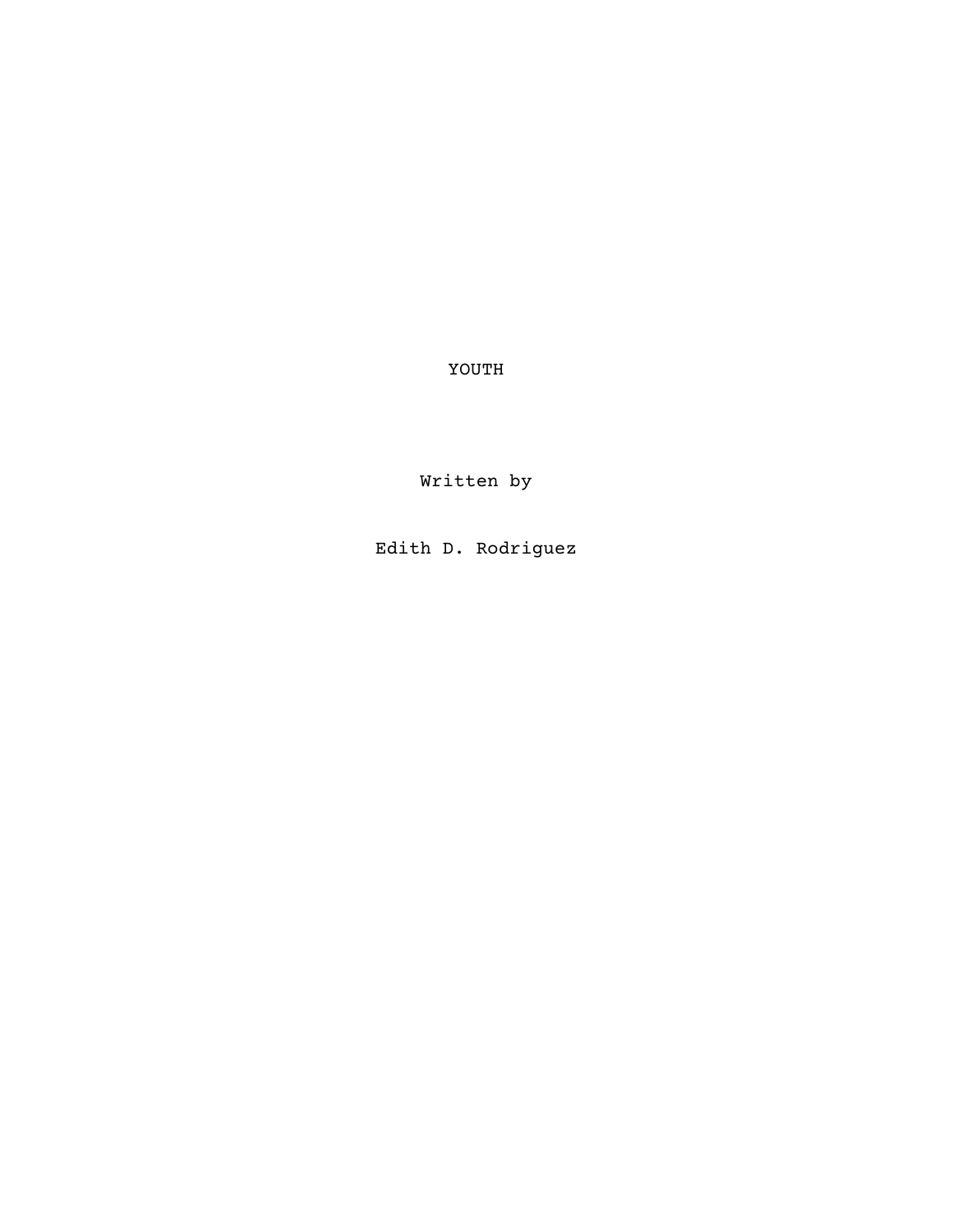#### **EXT. BURBANK APARTMENT, CARPORT - DAY**

The trunk of a faded Honda Civic slams shut. LEAH RIVERA (early 20s) bends down and hastily stuffs clothes into her backpack.

She separates a black dress and throws it over her shoulder, grabs her phone, purse, shoes, and-- shit. Drops her keys.

A pair of HANDS tries to help.

LEAH

I got it.

She does not.

Leah straightens up and we see JOSEPH (20s), beach blonde, model-like features, concerned expression. He looks down at Leah, who currently resembles a disheveled pack mule.

Her dick appointment hoodie, leggings and "cute" messy hair have quickly lost their late night appeal in broad daylight.

LEAH

Thanks for doing this by the way.

Leah motions over to her car, snugly parked in the furthest corner of the apartment carport. Joseph's eyes scan the car interior: a Puerto Rican flag hangs from the rearview mirror. Boxes, a sleeping bag, books, and belongings fill the seats.

> JOSEPH How long are you gonna be gone?

> > LEAH

Just the weekend.

Her phone buzzes: a flight notification.

LEAH

Hey, umm... I know you've already done way more than I could ask but uh... is there any chance you can drive me to the airport?

JOSEPH

Seriously?

LEAH I mean it <u>is</u> life or death. Or, I guess just death technically.

JOSEPH I'll get you an Uber.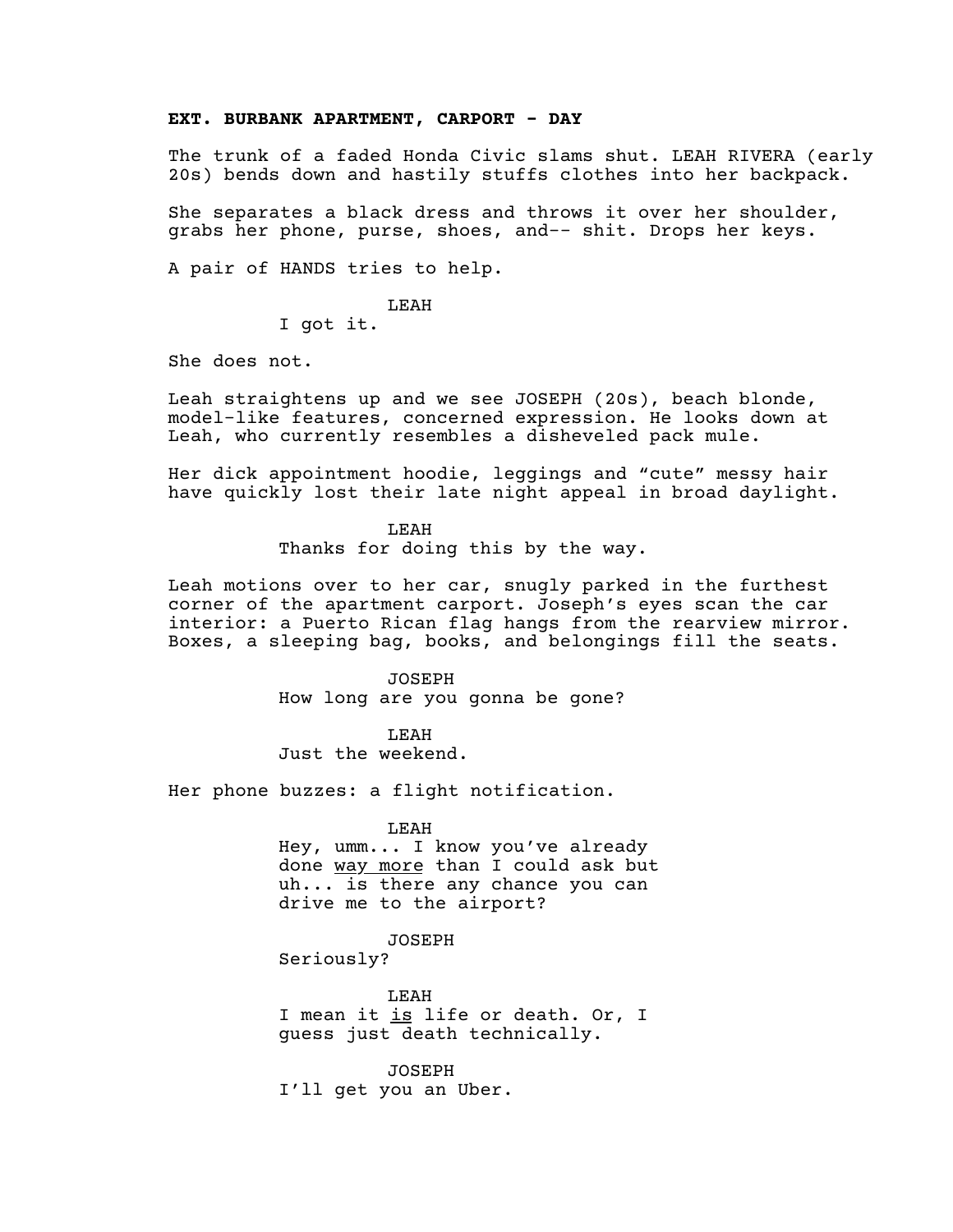LEAH Thanks. (then) Could I also get your number? It's just that you only messaged through the app. So--

JOSEPH I'll DM you.

LEAH Okay, yeah. Cool.

They stand in uncomfortable silence. Joseph checks his phone.

JOSEPH Five minutes.

Leah takes the black dress in her hand and drapes it over her forearm, tries to smooth out the wrinkles.

> LEAH Five minutes.

## **INT. LAX AIRPORT, BATHROOM - DAY**

Leah steps out of the airport bathroom stall in the black dress and walks up to the mirror. Stares in disappointment.

She takes some ibuprofen out of her purse and pops a couple.

Then, does her best to pull the dress down to her knees. Wipes off her smudged eyeliner. Smooths her hair into a tight bun.

She looks down at her glittery heels. Frowns. Behind her, a TEEN GOTH walks up to the sink. Leah stares, the teen notices.

TEEN GOTH

What?

### **INT. LAX AIRPORT, TERMINAL - DAY**

Leah's face lit up with a new air of confidence. As she cuts through the crowd, we see why. No leather choker, but she's now rocking the teen goth's black shirt, pants, and old boots. Heavy metal music soars as the terminal becomes her runway.

> GATE AGENT (V.O.) Passenger Leah Rivera...

The music comes to a halt. Leah snaps back to reality.